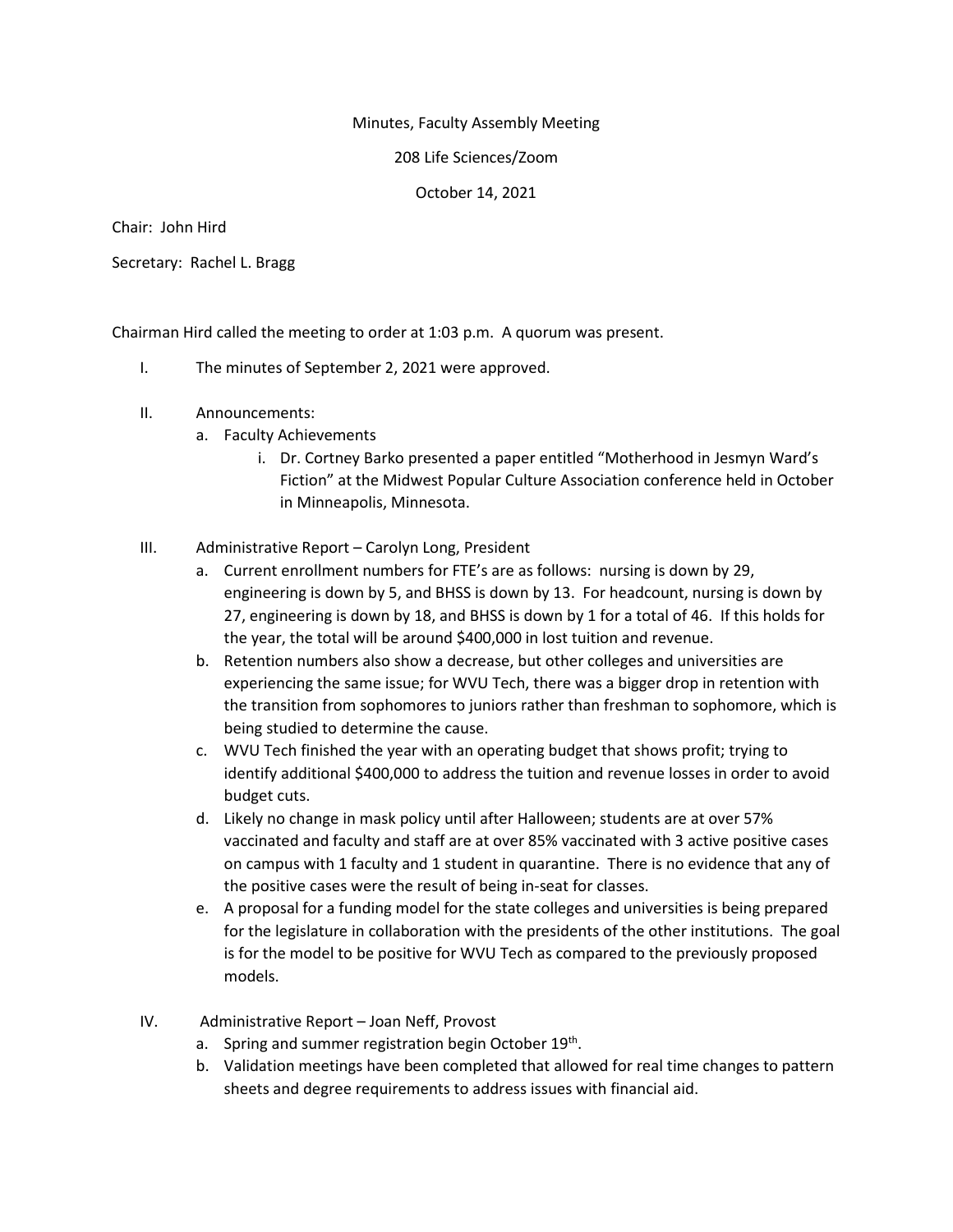- c. Various positions are being filled in Student Success and the Registrar's office; Barbara Boyd is retiring in December and her position will not be filled. Instead, the position will be an Assistant Registrar for Student and Operational Success since there is an Associate Registrar for Branch Campuses in Morgantown. WVU Tech will no longer have a registrar on our campus. Another position to be filled is the accessibility specialist.
- d. The search process for the dean of engineering continues. Nine candidates were interviewed last week. Reference checks are being conducted for the top six candidates.
- e. A meeting was held with the ad hoc Faculty Assembly committee on the policy for computer replacement. A policy is being developing in collaboration with Mike Webb.
- f. A meeting with the library committee is needed to discuss previous concerns and issues.
- g. A new boulder barn is being installed on campus behind the Adventure Recreation house.
- h. Faculty members will be asked to serve on the search committees for various positions such as the new assistant registrar position.
- V. Chair Report John Hird
	- a. Barbara Boyd is working on streamlining and automating processes in preparation for her retirement and the new hire.
	- b. A list of all faculty assembly members was distributed prior to today's meeting and the updated list has also been posted online.
	- c. Write access for the Faculty Assembly n drive was requested by a committee but that access can't be given to all. If any committees or faculty have information to post to the n drive, please send it to the chair or the secretary to be posted.
	- d. Improvements have been made to the student health clinic and work is being done to hire additional faculty for the clinic. The clinic offers walk-in appointments for students, but COVID-19 testing is not currently being offered. Instead, the clinic directs students to testing locations. The clinic also includes a mental health staff member.
	- e. Vaccination rates are available on the COVID-19 dashboard that is available through WVU.

# VI. ACF Report – Asad Davari

- a. The 2021-2022 state legislative agenda for ACF was presented.
	- i. Motion to approve legislative agenda. Second. Motion passes.
- b. A funding formula for colleges and universities is being developed; the previous model was not favorable to WVU Tech and WVU.
- c. At the last meeting, Concord University gave a presentation, which included their foundation being  $3^{rd}$  in the state with \$21 million in research grants.
- VII. Committee Reports
	- a. Faculty Senate Asad Davari
		- i. Recommendations from Academic Transformations Committee, including program closures, will be presented to Board of Governors.